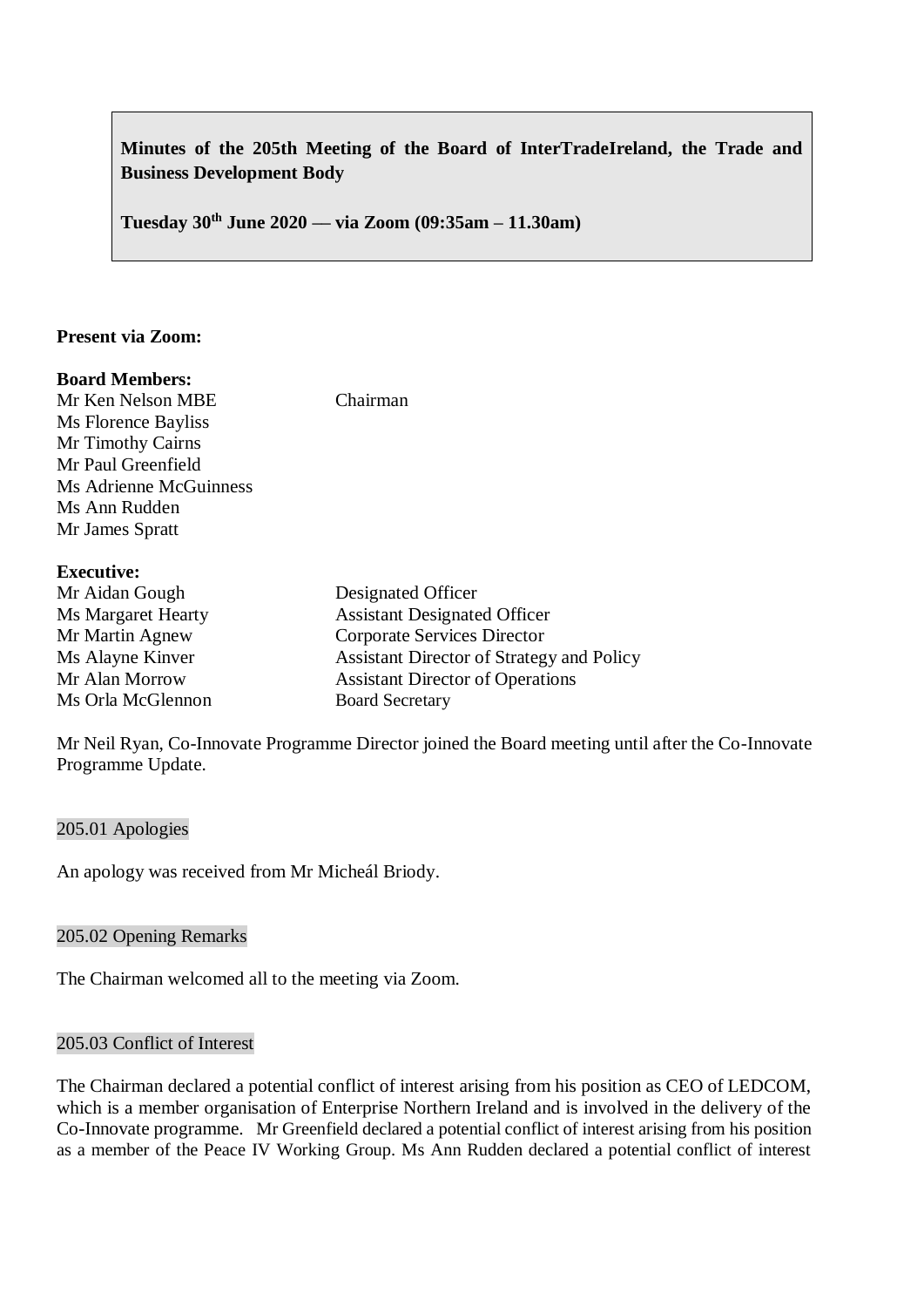arising from her position as founder and MD of Áine Hand Made Chocolates which is a participant on the Co-Innovate programme.

No other conflicts were declared.

### $205.04$   $26<sup>th</sup>$  May 2020 Board Minutes

The minutes of the 26<sup>th</sup> May 2020 Board meeting were agreed as a true record of the meeting and were unanimously approved by the Board and authorised by the Chairman. The Chairman also signed and authorised all outstanding Board minutes.

### 205.05 Matters Arising

Mr Gough advised that all matters arising from the previous meeting would be addressed during the course of the meeting.

### 205.06 Chairman's Business

The Chairman thanked Board members and staff for their work, support and flexibility during the current circumstances. He advised that he would write on behalf of the Board to Minister Humphreys, the out-going DBEI Minister to acknowledge her strong support for the Body. He would also write to Minister Varadkar, Tánaiste and newly appointed Minister for Enterprise, Trade and Employment welcoming him to his new role.

### 205.07 Designated Officer Report and Co-Innovate Programme Update

Mr Gough informed the Board that at a recent Departmental Liaison meeting, the Departments had commended the work of the Body and in particular, the response to Covid-19.

The Corporate Plan 2020-2022 is currently being reviewed in light of the economic impact of the pandemic and the focus on economic recovery. The effect on small businesses has been catastrophic and in one month alone, cross border trade fell by 25%. The new recovery packages aimed at our existing companies will be extended to all cross border traders. Mr Gough reported that many critical actions identified in the Corporate Plan in areas such as digitalisation, data analytics, cluster development and supply chain have become even more important in the current environment and will play an increasingly significant part in programme delivery and aiding recovery going forward.

Mr Gough advised that the Body continues to successfully deliver its supports and services whilst working remotely. The safety of staff continues to remain a priority. He informed the Board that a Zoom webinar has been arranged for  $1<sup>st</sup>$  July with all staff, to thank them for their support and efforts in these past months and to update them on return to work plans. The Chairman asked that the Board's appreciation be passed on to all staff.

Mr Gough reported that the Sponsoring Departments continue to be made aware of the Board situation, with four outstanding Board appointments and six Board members whose terms of office are due to expire in December 2020.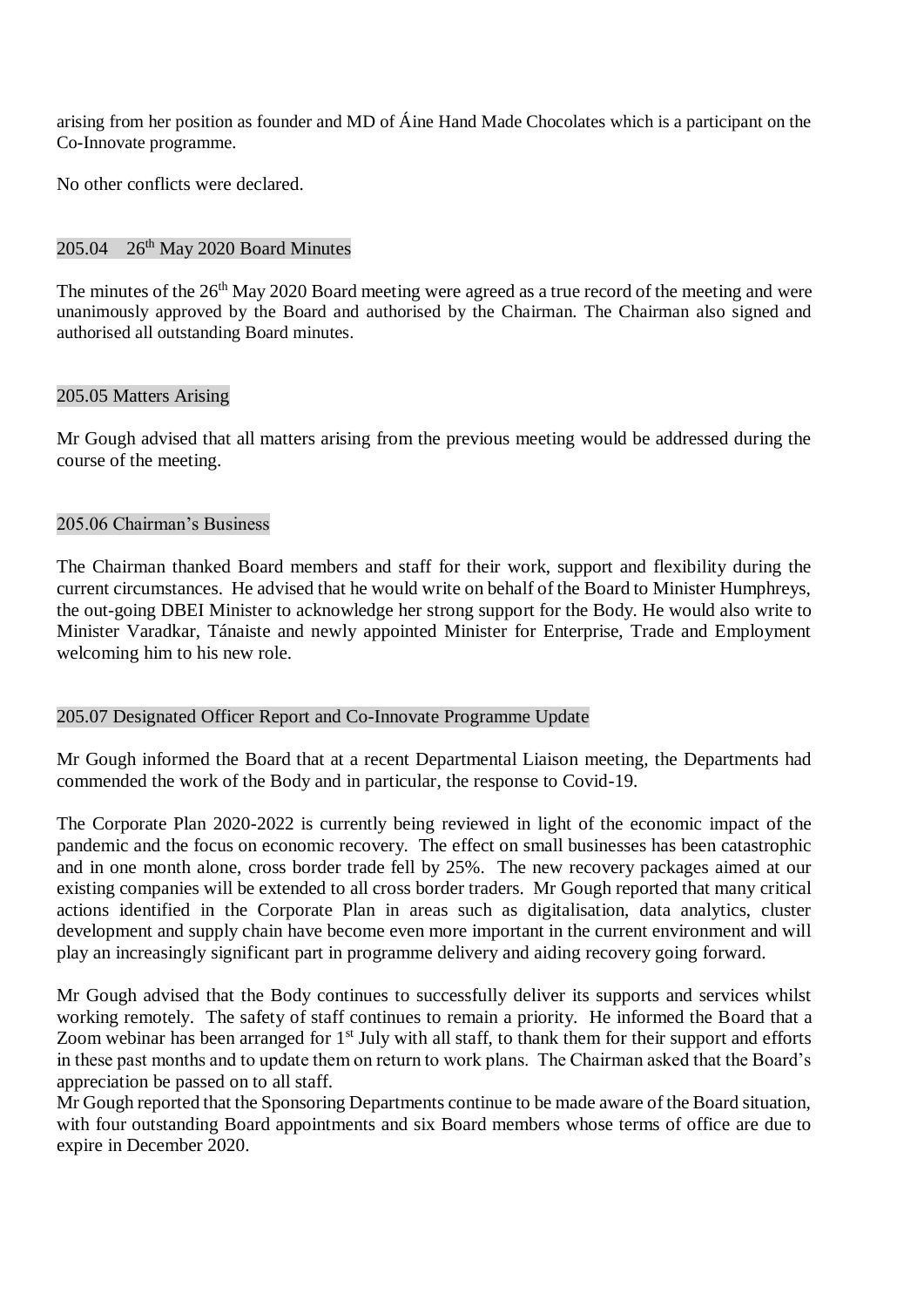# *Co-innovate Programme Update*

Mr Ryan, Co-Innovate Programme Director gave an update on the Co-Innovate Programme. He reported that Strands 1, 2, 3 and 5 are currently on target. Many companies are reporting that their premises are closed due to Covid-19 and therefore the intern cannot access the equipment/laboratories to conduct the R&D work and many projects are currently being put 'on hold'. The academic institutes have similar issues due to closures/restrictions. Mr Ryan advised that the Scottish partners have more significant challenges due to the current restrictions preventing them from travelling from Scotland to their Irish partner. A review of the delivery model has taken place and a number of ideas to address the current Covid 19 environment have been submitted to SEUPB to help mitigate against the negative impact of the pandemic. A response is anticipated at the end of June.

Mr Ryan reported that they continue to develop leads and applications for Strand 4 of the programme and a panel meeting is being held this afternoon to consider and review 6 new applications.

The Chairman thanked Mr Gough and Mr Ryan for their updates and the Board noted the Designated Officer's report and the Co-Innovate Programme Report.

Mr Ryan left the Zoom call at 9.55am.

# 205.08 Board Sub Committee Reports

# *Audit and Risk Assurance Committee Report*

Mr Agnew reported back from the Audit and Risk Assurance Committee meeting held via teleconference call on 26<sup>th</sup> May 2020. He advised that the 2019 NIAO external audit had been carried out remotely and is progressing well. It is not yet known if certification will be possible by the end of June due to the current circumstances around Covid 19, however a delay to certification will not have adverse implications for the Body.

The internal audit was also carried out remotely and focussed on the Co-Innovate Programme. An overall 'satisfactory' assurance rating had been awarded with one low priority recommendation.

Mr Agnew reported that the Covid 19 pandemic has necessitated the introduction of a new risk, ranked first on the register, with a high probability/high impact assessment. The Committee agreed that it would consider 'horizon scanning' at each meeting going forward to review wider measures for potential impact on the Body.

The Chairman thanked Mr Agnew for his report and the Board noted the Audit and Risk Assurance Committee Report.

### *Innovation Sub Committee Report*

Ms McGuinness reported back from the Innovation Sub Committee meeting held via teleconference call on 26<sup>th</sup> May 2020. Apologies were received from Mr Spratt and Ms Hearty. Ms McGuinness advised that eight new Fusion applications were considered and all were approved. An additional project deferred at the March meeting was also approved.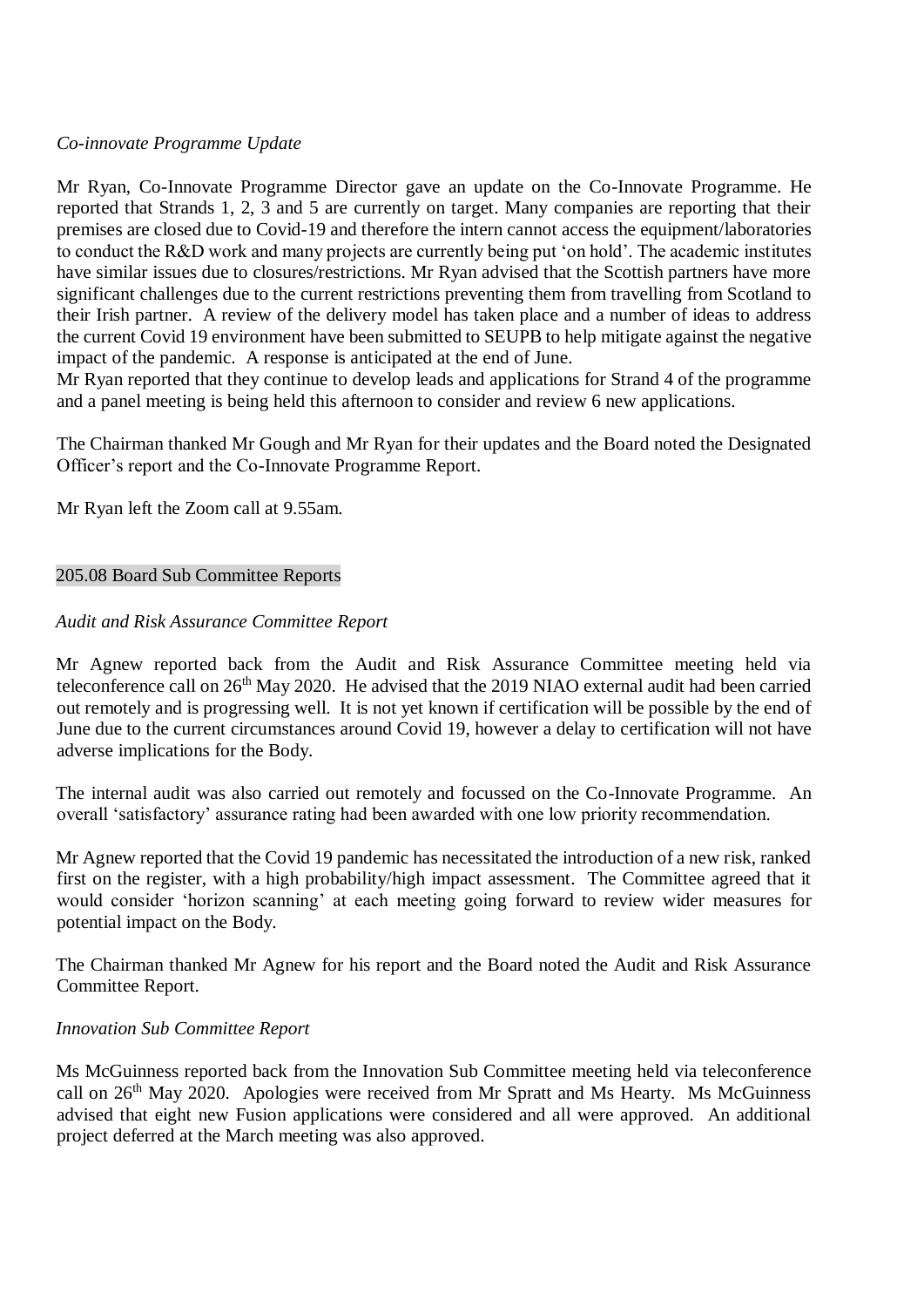Ms McGuinness informed the Board that a further nine applications (four from Ireland and five from Northern Ireland) would be considered at the Innovation Sub Committee meeting to be held via Zoom immediately after the Board meeting. The Chairman noted the healthy pipeline of Fusion projects.

The Board noted the Innovation Sub Committee report and the Chairman thanked Ms McGuinness for her update.

# *Trade Sub Committee Report*

Mr Greenfield reported back from the online Trade Sub Committee meeting held via Zoom on  $26<sup>th</sup>$ May 2020. He advised that nine new Acumen applications were assessed, seven were approved, one deferred and one not approved. A previous deferred application was reviewed and deferred again for further clarification.

The Board noted the Trade Sub Committee report and the Chairman thanked Mr Greenfield for his update.

# 205.09 For Consideration, Discussion and Noting.

# *InterTradeIreland - Return to Office Plan*

Mr Agnew outlined the InterTradeIreland plans for a future return to the office. He advised that a detailed risk assessment had been completed with a series of documents/guidelines have been drawn up in preparation for staff returning to the ITI offices. Currently, all staff are working remotely in line with government advice with the office remaining open and occasionally, a small number of staff come into the office to work. The return to work plan includes a number of phases and currently recommends the continuation of remote working with continued to communication with staff and identification of issues staff have. The office infrastructure is currently being reconfigured to ensure that social distancing guidelines are followed.

Mr Agnew advised that staff returning to the office will be required to complete a Covid 19 selfdeclaration. An induction will be provided to staff outlining Covid 19 procedures with ongoing Risk Assessment and briefings held. All staff will have personal responsibility for their safety in work. Mr Agnew informed the Board that any plans to return to the office would be on a gradual/phased basis. The Board was advised that the HR Manager was in regular contact with all staff in relation to above issues and it was noted that the Body's work had not been effected by staff remote working.

The Board noted the Chairman thanked Mr Agnew and the team involved in drawing up the Return to Office Plan.

The Board noted the Return to Office Plan and agreed to discuss the matter again at the August 2020 Board meeting.

# *Brexit Policy Issues and Operational Implications*

Ms Kerry Curran, Policy Research Manager joined the Board meeting for this agenda item.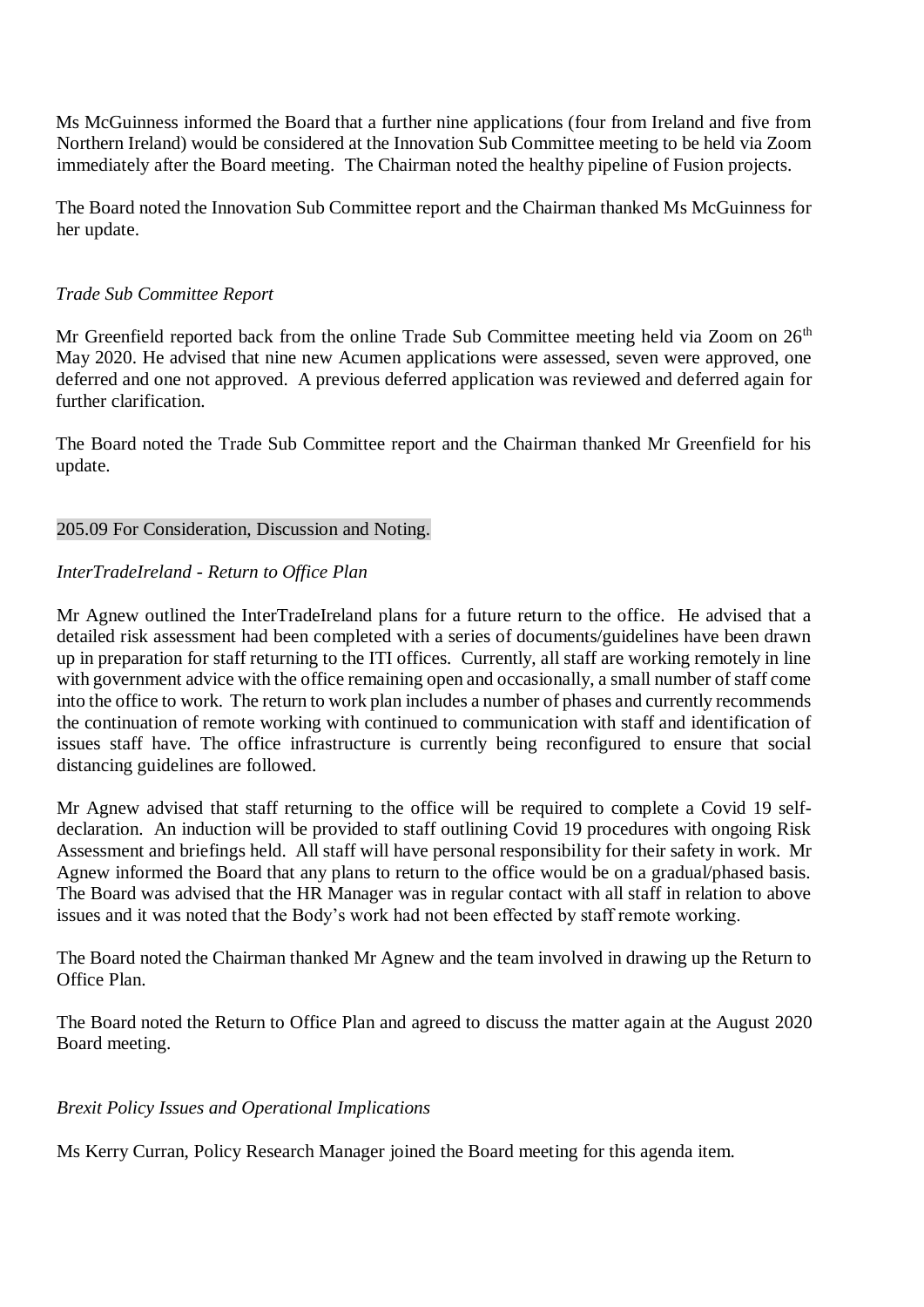Mr Gough commended the work of Ms Curran in relation to Brexit and her communications with senior officials from Ireland and Northern Ireland. He advised that Brexit is one of the biggest challenges of this generation. Currently, the UK Government is involved in talks with the EU that will map out the basis on which the two blocs will trade after the agreed transition period ending on 31<sup>st</sup> December 2020 and when the UK will no longer be legally bound by EU regulations. Mr Gough advised that the Northern Ireland Protocol which forms a part of the Withdrawal Agreement commits both sides to an agreement that will avoid a hard border on the island of Ireland through specific arrangements for N.I. Our focus will be to assist businesses on the island to adjust the new trading relationships.

Services access is an important area of current negotiations where little progress has been made to date. However, it is unlikely that the UK will continue to benefit to the full access to the single market it services that it currently does.

Through the All-island Steering Committee for H2020, we have worked with our partners on collaborative actions that have resulted in a threefold increase in North South collaborations in EU programmes. However, Mr Gough reported that R&D cooperation through EU funds may also be impacted.

If a comprehensive, tariff-free Free Trade Agreement (FTA) is not agreed, this will also impact on the supply chains of NI companies with Irish components who onward sell to the UK. Mr Gough advised that recent research shows that this could negatively impact 25% of NI to Ireland trade.

Mr Gough informed the Board that a number of tax and customs issues may arise for Northern Ireland firms that trade cross-border and with the rest of the UK.

The implications of the new trading relationship for ITI supports were noted, with the need to provide precise information on the new trading environment, merge our current Brexit and trade supports, develop appropriate supply chain supports, provide support for the growing services sector and address the issues arising in relation to access to European partnership research funds.

It was proposed that the Body should provide more detailed information provision direct to SMEs through a new in-house trade information service which would be similar to the information service provision on other EU land borders.

Ms Curran outlined the potential implications for the Body going forward. She advised that services account for 47% of the value of cross border trade and that it is also growing at a faster pace than goods trade as we transition to a services economy. With the short timeframes to the end of the transition period it is unlikely that a comprehensive FTA will be achieved with the outstanding issues of a level playing field remaining a considerable obstacle. A less ambitious agreement is a likely outcome of a deal scenario. InterTradeIreland remains place placed in the current negotiations with representation and linkages across relevant government departments in the UK, Ireland and Northern Ireland.

The Chairman asked if the stakeholder engagement to date included dialogue with ports such as Larne, Belfast and Warrenpoint. It was noted that in addition to engagement in the Freeport consultation there were ongoing meeting through the Dept. of Infrastructure Committee, which was holding a meeting the following day.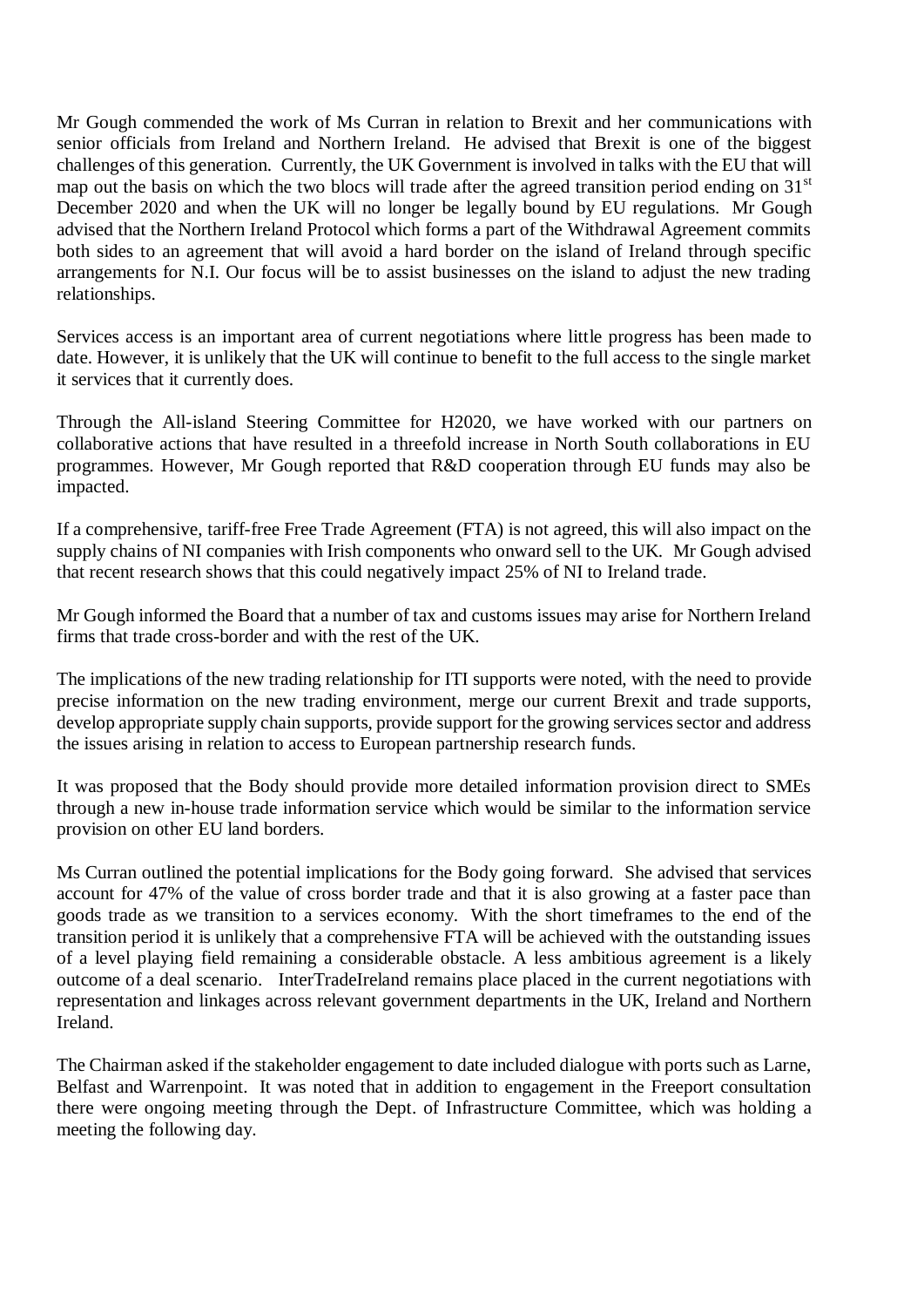The Chairman thanked Mr Gough and Ms Curran for their update and the Board noted the Brexit Issues paper.

# *Governance and Financial Matters*

Mr Agnew presented the Governance and Financial Matters report. He advised that the fieldwork for the 2019 External audit is nearing completion and is currently being reviewed by the Audit Managers in the C&AG offices in Belfast and Dublin. To date, no significant issues have been raised with management.

Mr Agnew informed the Board that the external audit is progressing well and that the findings of the recent internal audit on the Co-Innovate programme were positive, with one minor recommendation.

Mr Agnew advised Board members of the requirement by Board members to complete a short GDPR e-learning course 'Protecting Data when Home Working in NI'. The Board Secretary will liaise with Board members to progress this.

As previously stated, there are currently 4 outstanding Board appointments and the terms of office of 6 Board members are due to expire in December 2020. Mr Agnew advised that the issue has been raised with Sponsoring Departments and it is hoped that appointments will be made by NSMC in the early autumn. The Chairman reported that he had written the NSMC Joint Secretaries and had received a response that they are fully aware of the situation and hope to resolve this matter soon.

Mr Agnew provided an overview of the Body's financial out-turn to May 2020 and noted that whilst there are relatively small underspends on certain programmes, these are expected to be offset by expenditure on the new Covid supports, such that overall expenditure should be on target. He informed the Board that expenditure commitments for all programmes are being monitored very closely by Programme Managers and the Executive to ensure that any required re-profiling of budgets can be made.

### The Board approved the 2019 draft Financial Statements.

Mr Gough highlighted the challenges of securing core funding and the cap on the Body's headcount. The Board agreed that the cap on headcount was an unnecessary constraint and agreed that it should be raised through Sponsoring Departments and with the NSMC. In response to a query from Ms Bayliss, Mr Gough advised that the SLT were conducting an assessment of the resources required to implement the new Corporate Plan.

The Board noted the Governance and Financial Matters report. The Chairman thanked Mr Agnew for his report.

Mr Cairns left the zoom meeting at 10.55am.

# *Operations Directorate Progress and Activity Report*

Ms Hearty presented the Operations Directorate Progress and Activity Report. She advised that the focus of her report this month was on how we continue to deliver our programmes and services and remotely and she highlighted the very positive feedback from the business community. Services have been adapted in line with business needs including the delivery of webinars and services helping businesses to manage the Covid crisis in real time. Ms Hearty reported on a very successful webinar held last week to assist companies who wish to raise their sales profile and how to sell online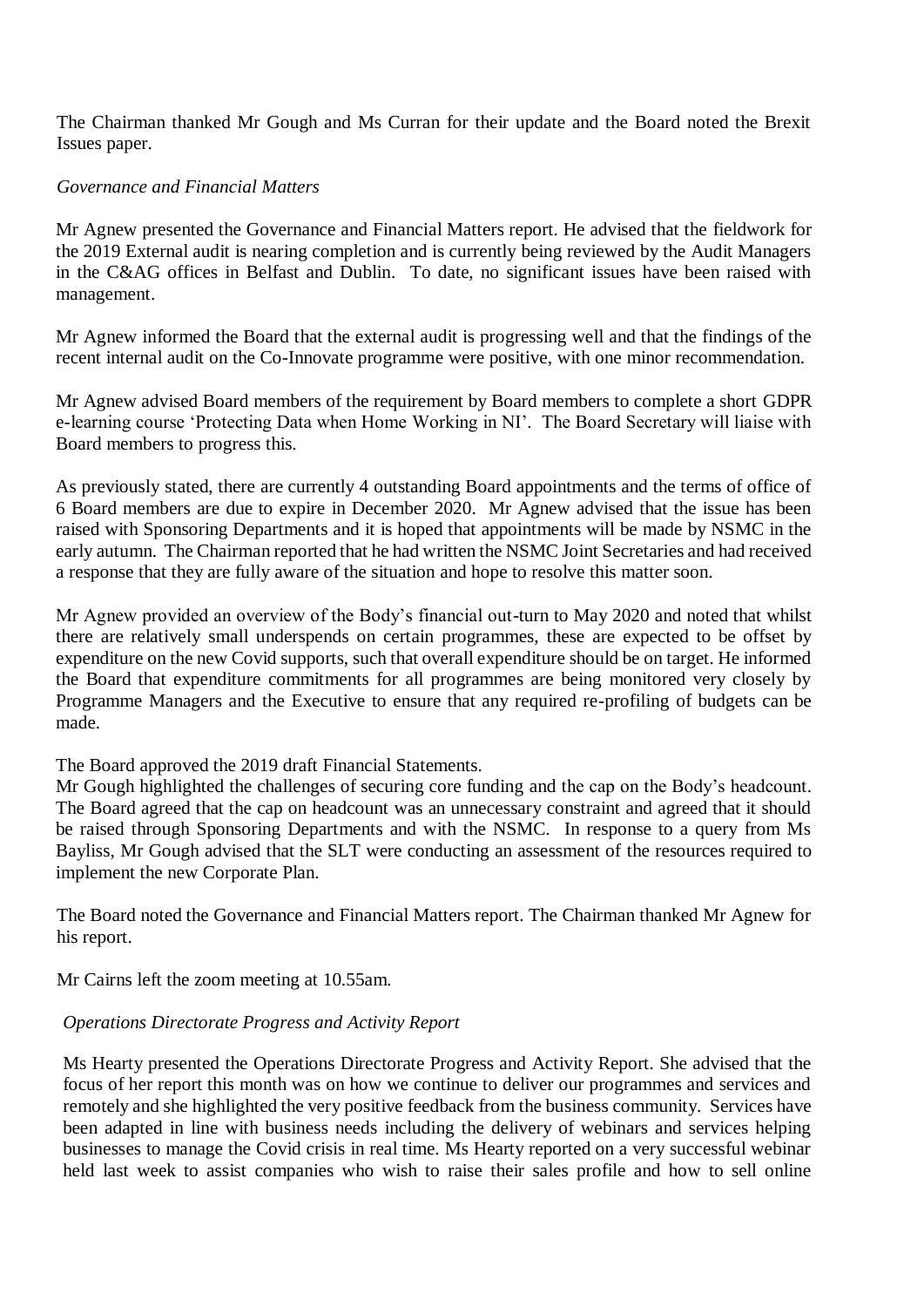effectively. More webinars are planned going forward including 'Managing Return to Work Safely' and 'Managing Risk and Resilience in Public Contracts'.

Ms Hearty informed the Board that demand continues for our Covid related supports. Two business cases for the e-Merge programme and Emergency Business Solutions programmes for a 12-month period have been submitted to Sponsoring Departments and Department of Finance. The Board approved these programmes subject to all necessary Departmental approvals being in place.

Ms Hearty advised that given the introduction of the two new Covid programmes, staff resources continue to be stretched and an SLT meeting is due to take place to discuss this matter. The Body continues to provide greater flexibility to companies participating on our programmes, including faster payments, allowing project to suspend for 3 months, as well as allowing businesses to repurpose their business in response to Covid 19. Ms Hearty reported that over half of the Fusion projects that had availed of the suspension, had since recommenced. She cited some very positive feedback from Fusion companies. Acumen approvals remain on target for the year, however, the pipeline of applications is beginning to slow with companies being more cautious and prioritising home market sales.

Ms Hearty advised that plans are in place to continue to deliver services remotely for the foreseeable future. The Seedcorn Competition will continue to be delivered remotely over the coming months. To date 174 applications were received by the closing date at the end of May. The final event due to take place in November 2020 is likely to be a much smaller ceremony. This will be kept under review on an ongoing basis.

While public tendering workshops continue to be delivered remotely, the 'Meet the Buyer' events are being suspended at present. A possible digital event is being considered.

Ms Hearty advised that staff are currently upskilling and developing their knowledge at this time, particularly in the area of digitisation. All programme targets and budget are largely on target.

Almost 160 applications have been received for the Emergency Business Supports and demand for E-Merge projects continue to be very high. Ms Hearty commended the staff across the organisation in their efforts and flexibility at this time.

Brexit activity is likely to grow significantly towards the latter part of the year. The provision of up to date Digital content will be a key part of the Brexit offering to SME's going forward.

Ms Hearty asked the Board to note that the Board approved by written procedure, the final version of the economic appraisal, addendum and the delivery of Fusion Phase VI DfE Casework approval has now been received and we now await DoF and Ministerial approval. The Executive is continuing to monitor the timescales for the next phase of the Fusion programme and may require the Board to consider and approve an extension to the Fusion Phase  $\overline{V}$  contract at the August Board meeting to ensure there is no break in provision.

The Chairman noted the excellent feedback cited in Ms Hearty's report and commended all staff for their efforts.

The Board noted the Operations Directorate Progress and Activity Reports and the Chairman thanked Ms Hearty for her update.